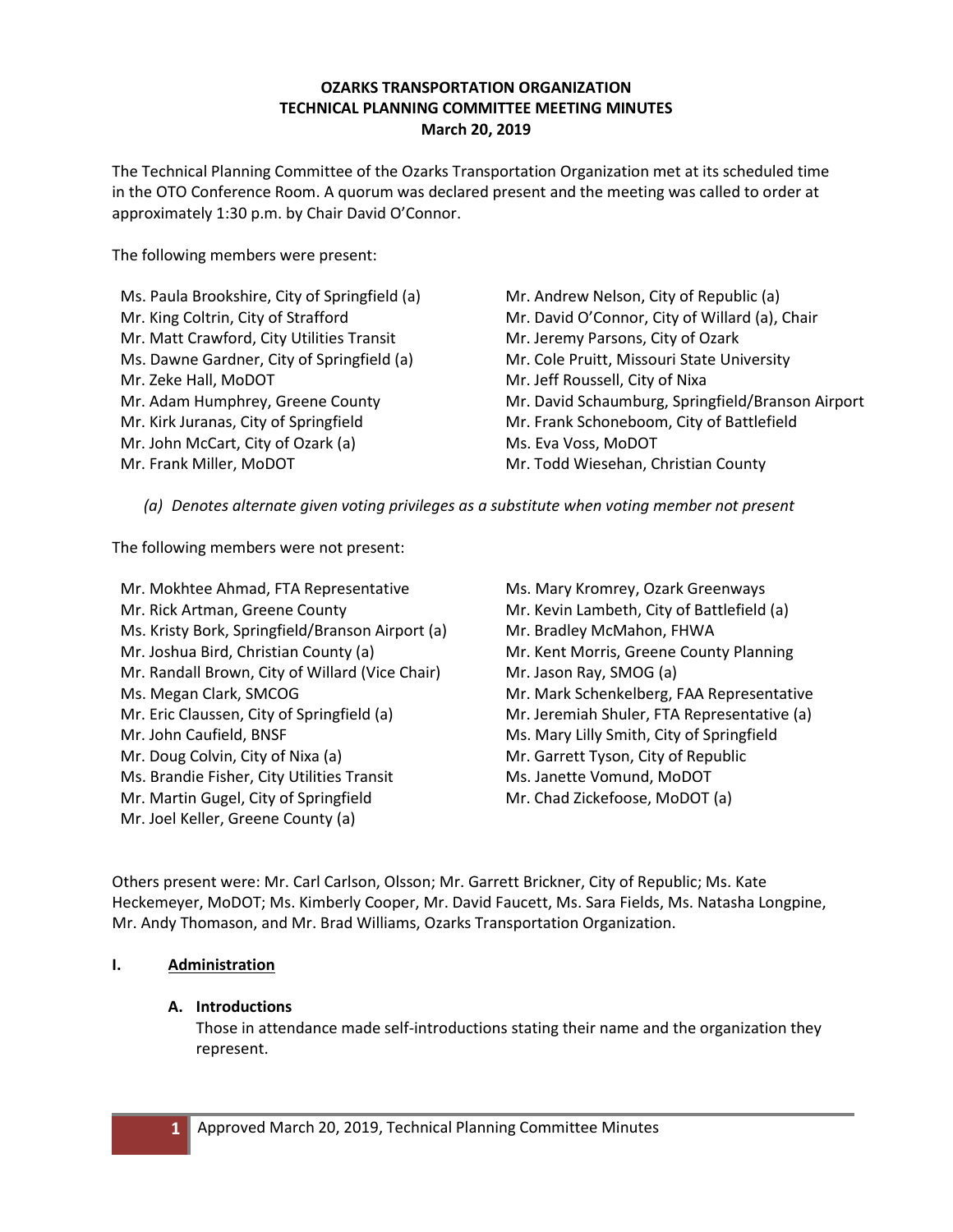#### **B. Aproval of the Technical Planning Committee Meeting Agenda**

Mr. Juranas moved approval of the Technical Planning Committee Meeting Agenda for March 20, 2019. Mr. Pruitt seconded the motion and it was unanimously approved.

**C. Approval of the January 16, 2019, Meeting Minutes**

Mr. Wiesenhan moved for approval of the minutes from the January 16, 2019 Technical Planning Committee Meeting. Ms. Voss seconded the motion and it was unanimously approved.

## **D. Public Comment Period for All Agenda Items**

There were no speakers present to address the Committee.

## **E. Staff Report**

Sara Fields stated the Highway Commission will be in town on April 2, 2019. She noted there will be a Community Leadership presentation from this area, which is scheduled to be at 8:30 am, but she had not yet seen an agenda. She added once she has the official agenda, she will distribute it to the Committee.

Ms. Fields stated the Traffic Impact Study had been distributed to some local engineers for review and comment. She said staff had received comments from three engineers and were in the process of reviewing them and would be distributing them once that process was completed.

Ms. Fields stated the rideshare program, Ozarks Commute, has a new user interface. This is the program that allows commuters to share rides to work or other similar locations.

Ms. Fields noted she had received an email that indicated the Willard 160 widening project is being delayed from an April Letting to a December letting. She added the new completion date is late Summer to early Fall of 2021, and attributed the delay to environmental clearance issues. She noted this has been an issue with many of the projects. Mr. Miller stated MoDOT is working with design and engineering to see if they can get this done sooner that the projected date.

Ms. Fields stated the Chamber conducted a Transportation education day for the State Legislature at the Capitol in Jefferson City. She said that they learned more information about the Governor's bridge plan and the proposal to fund \$345 million worth of projects. They also learned some do not support the Governor's plan and would like to fund transportation from General Revenue. She added they are proposing \$100 million over three years. She stated that it does not appear that either of these plans are moving very quickly through the process.

Ms. Fields reminded those present that Natasha Longpine had distributed an email stating the Transportation Improvement Program (TIP) is open and ready for the member entities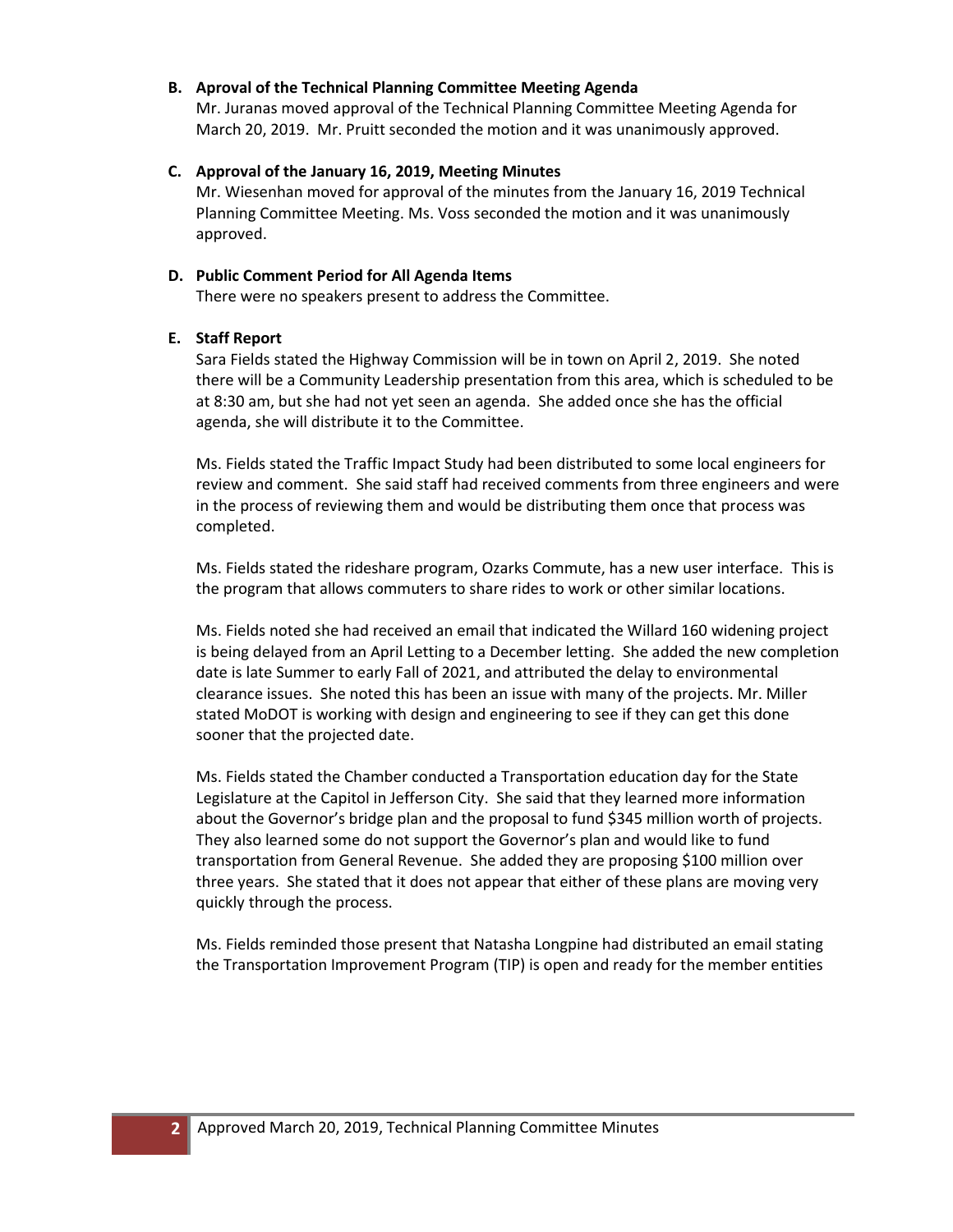to update the status of their projects. She added if they did not receive the email, to contact Natasha

## **F. Legislative Reports**

There were no legislative representatives present.

## **II. New Business**

## **A. Amendment Number Five to the FY 2019-2022 TIP**

Ms. Natasha Longpine noted there were several changes that had been requested to the FY 2019-2022 Transportation Improvement Program. She reviewed the proposed changes that were being requested, which include one from OTO and three from MoDOT. She added the request from the OTO to use \$200,000 from STBG-Urban funds was approved by the Executive Committee. Ms. Longpine referred the Committee to the chart that had been included in the packet that delineates the impact on each jurisdiction.

With no questions from the Committee, Mr. Humphreys moved the Technical Planning Committee recommend the Board of Directors approve the proposed FY 2019-2022 Transportation Improvement Program Amendment Number Five. Mr. Parsons seconded the motion and it was unanimously approved.

# **B. OTO Growth Trends Report**

David Faucett reviewed the Growth Trends Report that was current through December 2018. He noted that there was an increase in single family housing permits, which has steadily increased since 2011. He noted the exception to an increase was the City of Springfield, where single family housing permits were off-set by a number demolitions. He stated there is an increase in several building permit categories which he believes will translate to an increase in population. Mr. Faucett reviewed the various maps showing the housing units by census tract and by density map.

Mr. Faucett stated that Christian County is the fastest growing county in the OTO area based on percent. However, just based on numbers, Greene County has increased the most. He stated the growth in Springfield has outpaced the growth of all the other surrounding communities combined since 2010. Mr. Faucett stated the migration charts indicate there is a lot of movement between Greene County and Christian County, meaning that citizens move from Christian County to Greene County and vice versa.

Mr. Faucett stated the majority of the job growth was in Greene County. He indicated that the medium household income has also increased in Greene County. Mr. Faucett said the only issue that is a negative is that the mean travel time to work in minutes for residents of Greene County and Springfield has increased.

This item was for informational purposes only and no action by the Committee was required.

# **C. Major Thoroughfare Plan Variance Request**

Natasha Longpine noted the City of Ozark is requesting a variance from the Major Thoroughfare Plan design standards. A portion of 3<sup>rd</sup> Street in Ozark is primary arterial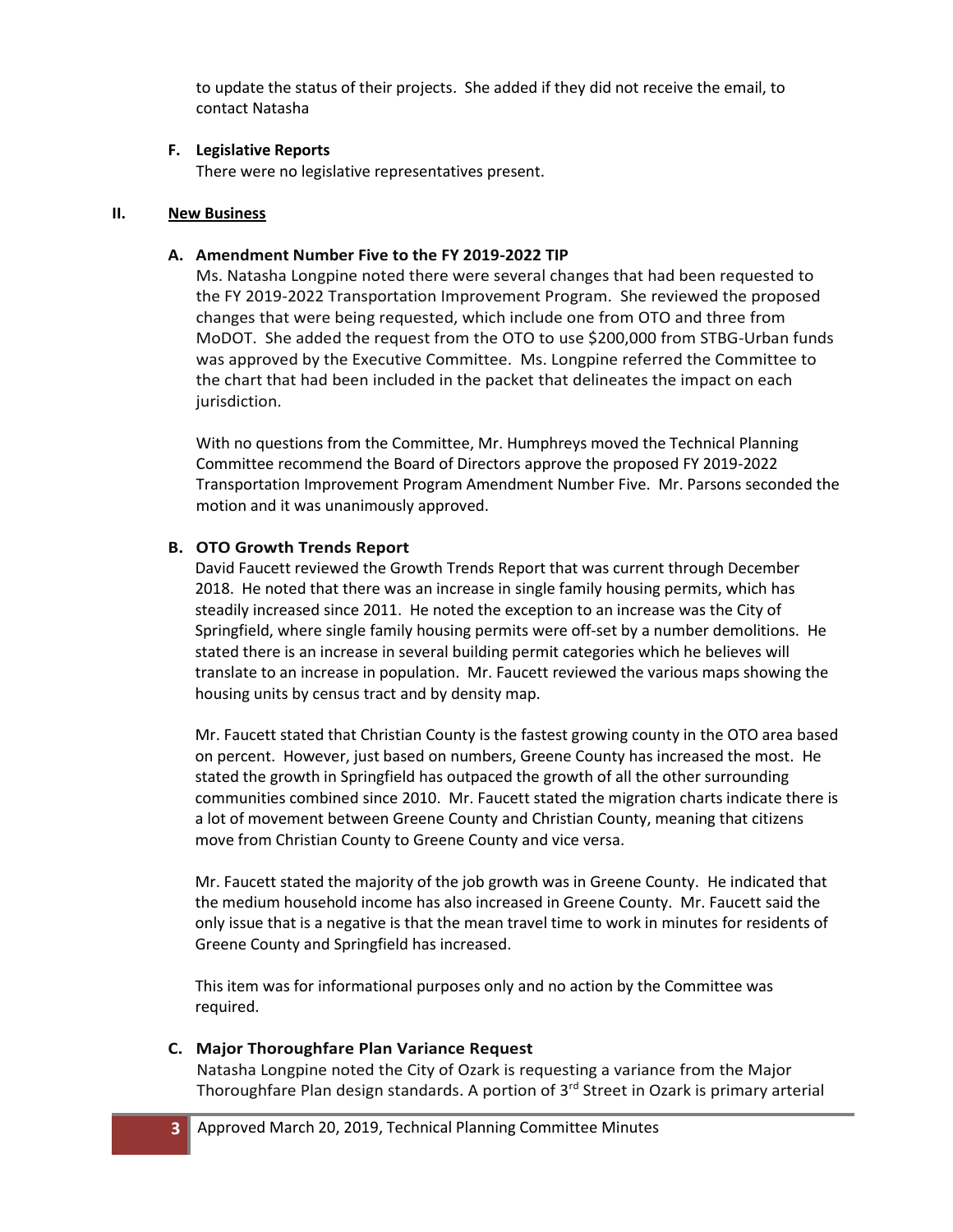which requires a higher right-of-way dedication. She added that after consulting with both the City of Ozark and MoDOT, it was deemed that 40' right-of-way was acceptable as opposed to the normal 55'.

With no questions, Mr. Wiesehan moved the Technical Planning Committee recommend the Board of Directors approve the Major Thoroughfare Plan variance request. Mr. Roussell seconded the motion and it was unanimously approved.

## **D. STIP Prioritization Criteria Review**

Sara Fields stated staff has been reviewing with the Committee the criteria that is used in programming the Statewide Transportation Improvement Program (STIP) each year. She noted there are three remaining criteria are Safety, Multi-Modal, and Economic Development. She stated that regarding Safety, staff uses the information from MoDOT and does not calculate the accident rates. These rates are calculated by segments and by intersections and by type – accident, fatality, and injury. These are then compared to the average by roadway type, to ensure they are comparing accidents on freeways to accidents on freeways. She noted presently that staff uses a three-year rate to determine the scoring of a project.

Ms. Fields noted that each project is evaluated on the number of modes used, and one point is awarded for each mode. She added that five points are awarded to any project that is on a US Highway or route that connects another US route or interstate, as this is considered economic development.

Ms. Fields noted that staff is open to discussing all of the criteria and considering other factors in scoring a project. Ms. Fields stated staff is asking the Committee to review the criteria and let staff know if they would like to see other criteria considered when scoring projects.

This item was provided for informational purposes only and no action by the Committee was required.

## **E. TIP Subcommittee**

Natasha Longpine stated that every year a Transportation Improvement Program (TIP) Subcommittee works with staff to review the submissions for the TIP and the financial projections. Staff is once again asking for volunteers to serve on this subcommittee. The following individuals volunteered to serve:

Andrew Nelson, Cole Pruitt, King Coltrin, Frank Miller, Eva Voss, and Kirk Juranas

Ms. Gardner moved the Technical Planning Committee appoint the above referenced members to the TIP Subcommittee. Mr. Schaumburg seconded the motion and it was unanimously approved.

# **F. MoDOT STIP Development Update**

Mr. Frank Miller presented the update on the STIP Development. He stated MoDOT would be accelerating some bridge projects in 2020 as they had some additional monies from cost savings on other projects. He stated MoDOT is also looking for a possible ADA project to complete in 2020, as they have some enhancement funds that